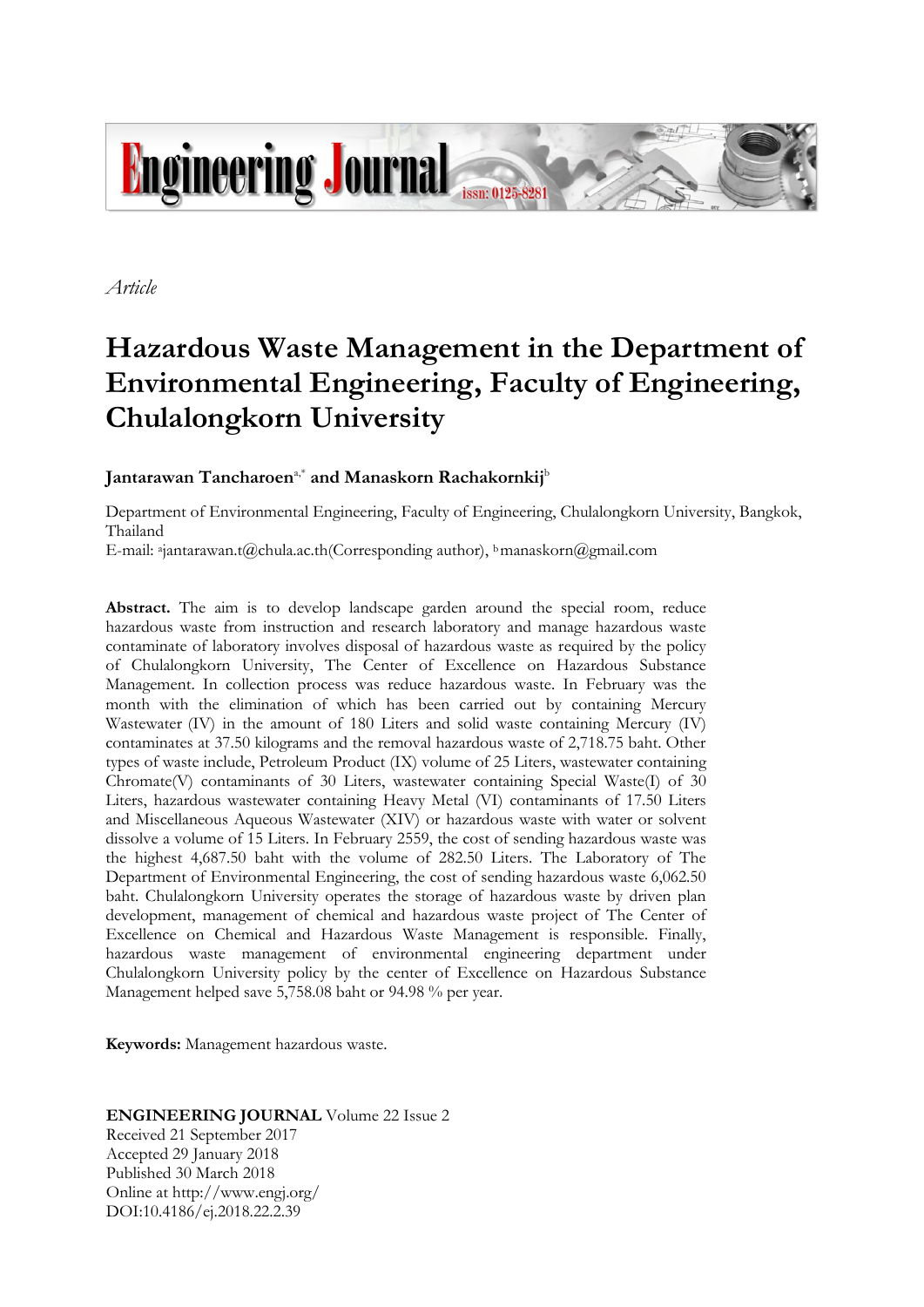#### **1. Introduction**

Hazardous wastes are a by-product of human activity that causes one of toxic environmental pollutant and quantity of highly contamination waste involved, the extent of hazard with human, animals, plants, environment and ultimate effects on living organisms. The United States Environmental Protection Agency(USEPA) simplify hazardous waste is defined as any solid, liquid or gaseous substance which, by reason of any Corrosively, Ignitability, Toxicity, reactivity, physical, chemical, reactive, causes danger toxic or infectious characteristics, causes danger to health or environment when stored, transported or disposal off . The sources of hazardous wastes include industries, biological waste generation, laboratories etc.

The University Council Revolution number 675 on 27 July 2006, " Research development guidelines of Chulalongkorn University" chemical and hazardous waste development plans of Chulalongkorn University, the Department of Environmental Engineering had Opportunity to undertake research in the hazardous waste laboratory. Most of the hazardous waste contaminated resulting from Instruction laboratory and researcher laboratory. March the year 1997 the report of Hazardous Waste in Environmental Engineering Department is Incombustible Solid (Type XIII (b)) highest the amounts 300 kilograms [1]. The next is Heavy Metal wastewater (Type VI) contamination amounts 100 Liters. The least is Special waste (Type I) amount 6 kilograms. August, The Incombustible Solid (Type XIII (b)) amounts 160 kilograms. The next is Petroleum Product (Type IX) amounts 130 Liters and the least is Mercury wastewater (Type IV) contamination amounts 2 Liters [2]. In the year 2014 study guideline to solving problems, July, COD waste contamination mercury (Type IV) with the height the volume of 50 Liters. May is the chromate wastewater (Type V) with the volume of 37.5 Liters and special hazardous waste (Type I), the minimum the volume with 2 kilograms. August is the mercury wastewater (Type IV) with the volume of 37.5 Liters. October is heavy metal wastewater (Type VI) with the volume of 37.5 Liters [3]. In the year 2015 solving area problem, August, the product contains petroleum (Type IX) is highest the volume 232.50 Liters, the incombustible (Type XIII (b)), Amount of 180 kilograms, the water-soluble hazardous waste and other (Type XIV) with the volume of 170 Liters, the heavy metal wastewater (Type V) with the volume of 145 Liters, the Incombustible solids ( Type XIII(b)) with amount 140 kilograms, the Incombustible Liquid ( Type XIII(b)) with the volume 40 Liters[4].

#### **2. Objectives**

- 1. Manage hazardous waste contaminate of the laboratory involves disposal of hazardous waste as required by the policy of Chulalongkorn University.
- 2. Develop landscape garden around the special room.
- 3. Manage hazardous waste contaminate of the laboratory in Environmental Engineering the Department involves disposal of hazardous waste as required by the policy of Chulalongkorn University.

#### **3. Methodology**

Management of hazardous waste in the department Environmental Engineering, Faculty of Engineering, Chulalongkorn University is intended to provide the management of general hazardous waste contamination from Instruction and research laboratory.

#### **3.1. Management General Hazardous Waste Contaminate in the Environmental Engineering Department**

The Environmental Engineering Department's hazardous waste collection under Chulalongkorn University research policy plan. The type hazardous waste of environmental engineering department is divided into 14 categories.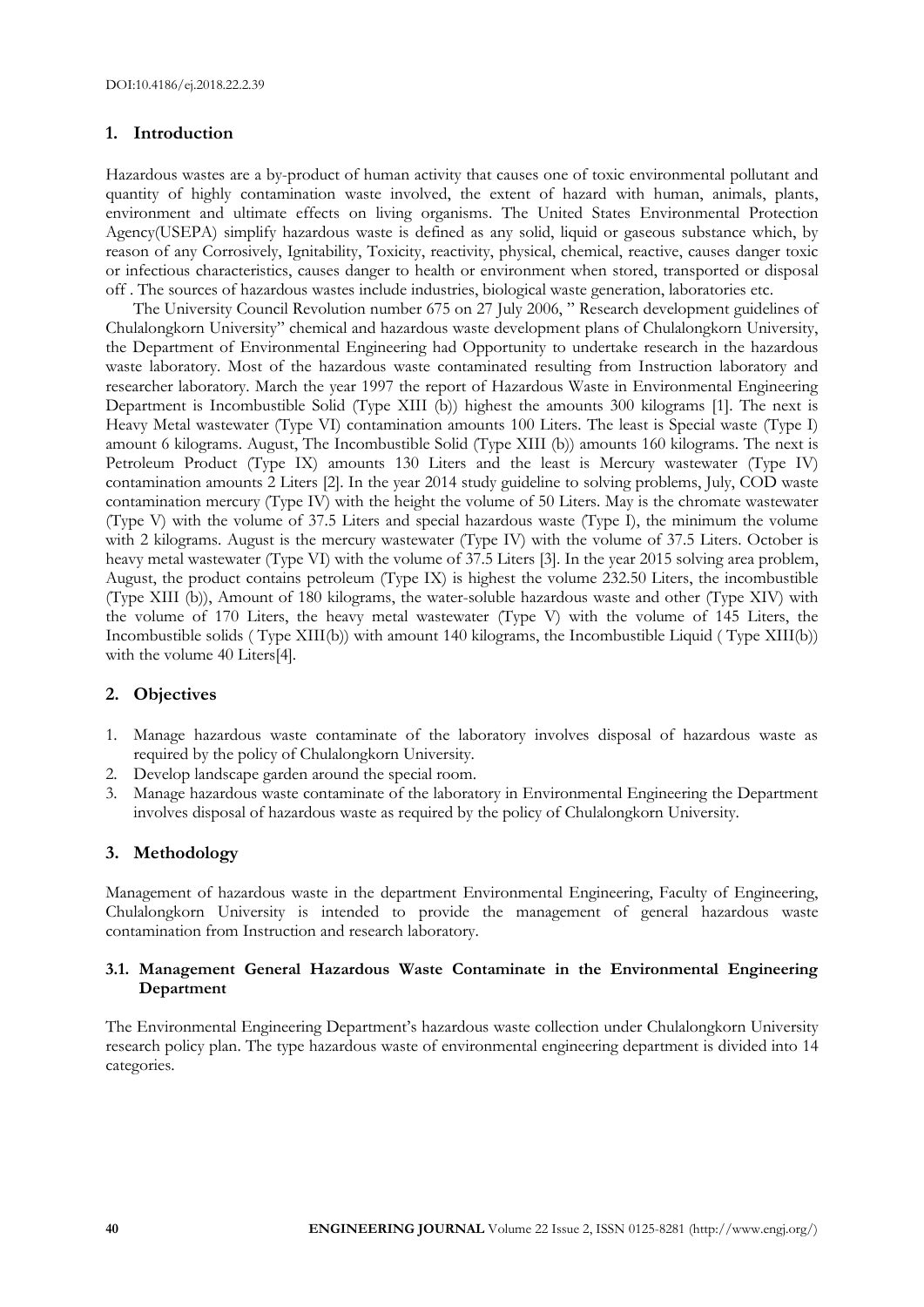Table 1. Type of hazardous waste 14 categories.

| Categories                       | Meaning                          |
|----------------------------------|----------------------------------|
| I: Special waste                 | Oxidation with water or Oxygen   |
|                                  | Carcinogen waste                 |
|                                  | Toxic waste                      |
|                                  | Organic wastewater more than 5 % |
|                                  | Compound Waste(XI+XII)           |
|                                  | Compound waste(II+IV)            |
|                                  | Unknown Waste                    |
| II: Cyanide Waste                | Cyanide Compound                 |
| III: Oxidizing Waste             | Oxidizing Compound               |
| <b>IV: Mercury Waste</b>         | Mercury Compound                 |
| V: Chromate Waste                | Chromate Compound                |
| VI: Heavy Metal Waste            | Heavy Metal Compound             |
| VII: Acid Waste                  | Acid Compound                    |
| VIII: Alkaline Waste             | Alkaline Compound                |
| IX: Petroleum Products           | Petroleum Compound               |
| X: Oxygenated                    | Oxygenated Compound              |
| XI: NPS Containing               | NPS Compound                     |
| XII: Halogenated                 | Halogenated Compound             |
| XIII(a): Combustible Solid       | Combustible Solid                |
| XIII(b): Incombustible solid     | Incombustible Solid              |
| XIV: Miscellaneous Aqueous Waste | Miscellaneous Aqueous Compound   |

*Reference: Chemical and hazardous waste management project, The Center of Excellence on Hazardous Substance Management, 2017* [5].

#### **3.2. Grouping by Similarity Property of Hazardous Waste**

Table 2. Grouping by similarity property of hazardous waste.



*Reference: Chemical and hazardous waste management project, the center of Excellence on Hazardous Substance Management, 2017* [5].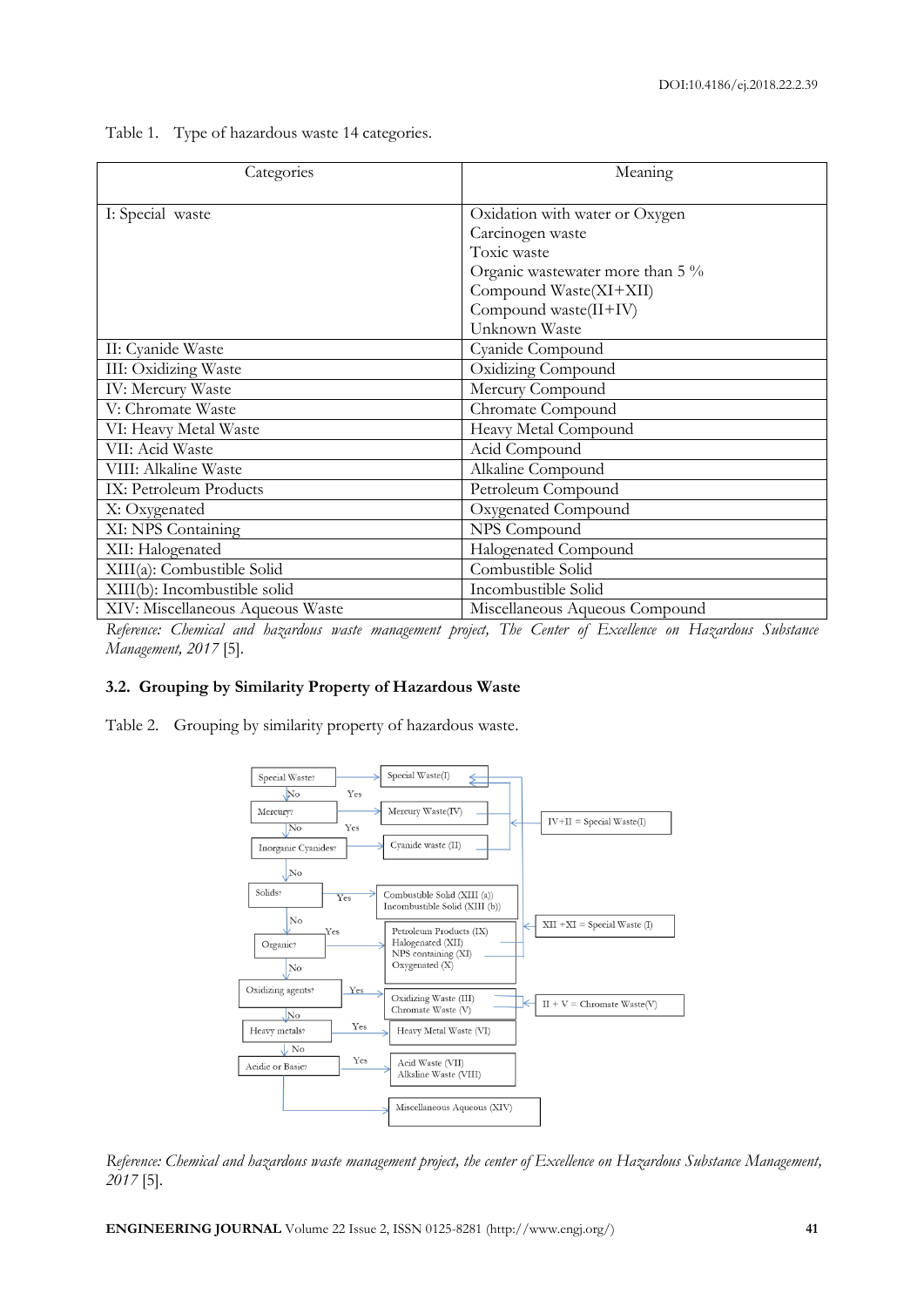## **4. Experimental Framework**

Manage hazardous waste contaminate of laboratory involves disposal of hazardous waste as required by the policy of Chulalongkorn University. Hazardous Waste Management is the development of environment and quality of the environmental engineering department. The management of hazardous waste experimental framework composed of 3 steps

### **4.1. Sorting of Hazardous Waste**

Hazardous Waste segregate are easy to manage and reduce the cost of disposal and all hazardous waste contamination must be stored in the appropriate container. They are placed in the containers of compatible the hazardous waste contamination in secondary containment.

## **4.2. Collection and Store Similarly-Similar Hazardous Waste**

Collect similar hazardous waste substances just like their similar treasure and fill in the form to send request hazardous waste data to head of hazardous waste management (the special room) division before 12<sup>th</sup> of the month. Head of the hazardous waste management (the special room) division is collection request all instruction and research hazardous waste contamination in environmental Engineering department on  $12<sup>th</sup>$ of the month.

## **4.3. Cooperation to Disposal Process**

The head of hazardous waste management (the special room) department of environmental engineering sends request data to www.chemsafe.chula.ac.th, the chemical and hazardous waste management project on 12th of the month. Head of hazardous waste management (the special room) division keeps the controlled plan, direction, controlling, improvement, chemical, and hazardous waste contamination until process release to The Center of Excellence on Hazardous Substance Management pick up to disposal. The Center of Excellence on Hazardous Substance Management arranges a time to pick up the materially within time duty. The head of hazardous waste management (the special room) contract The Center of Excellence on Hazardous Substance Management to pick up chemical and hazardous waste contamination on-duty time until complete chemical and hazardous waste contamination pick up. The last episode cleans up chemical and hazardous waste contamination's the special room. It is an opportunity to develop landscape garden around the special room (Fig. 1) and manual innovation instructional material of the special room (Fig. 2).



Fig. 1. Showing landscape garden around the special room.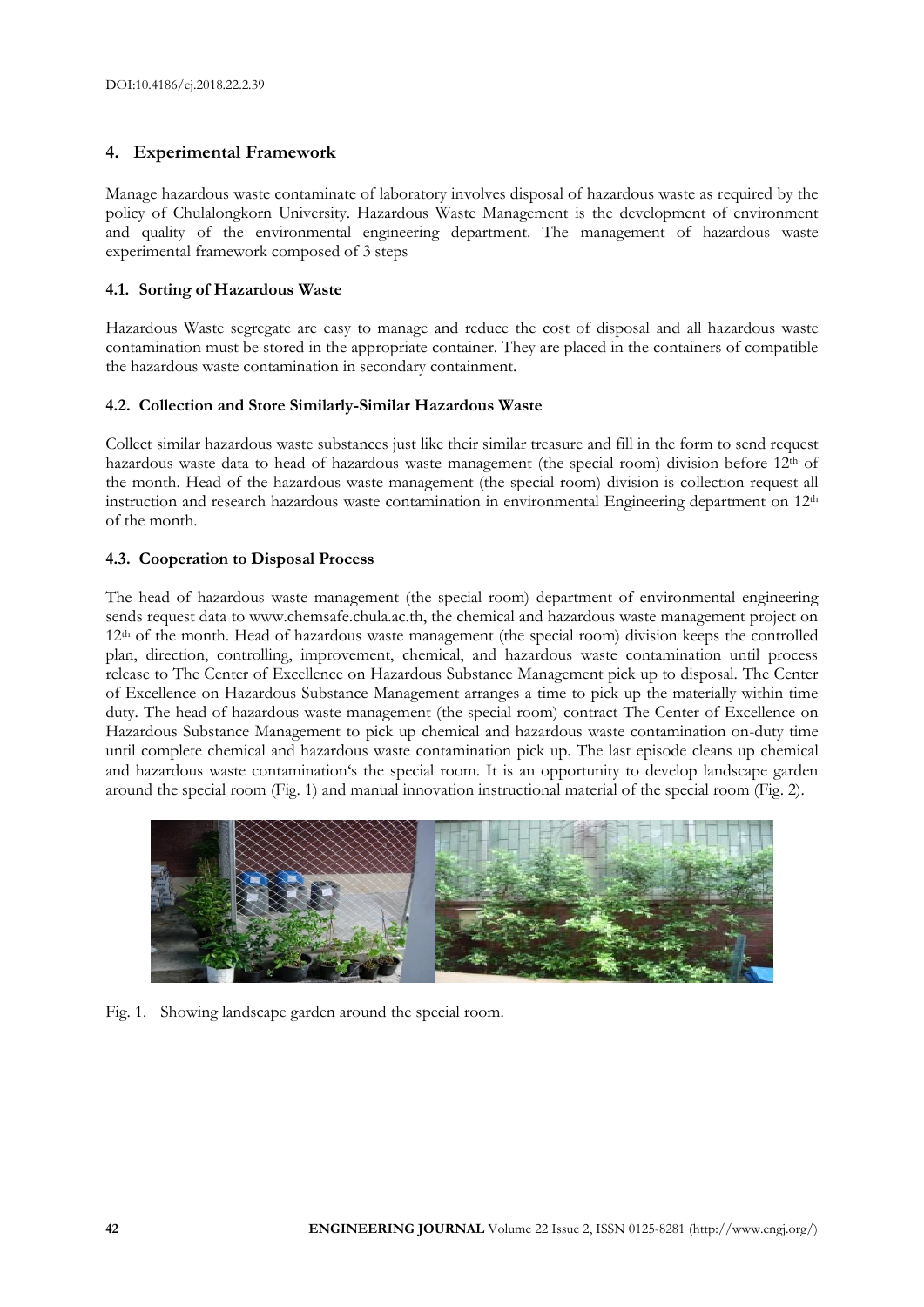## **Manual Innovation Instructional Material of the Special Room.**



- 1. Fill In Hazardous Waste Track ID
- 2. Send Request to Head of the Special Room before 12th of the Month.
- 3. On 12<sup>th</sup> send Total Request to website https://chemsafe.chula.ac.th
- 4. The center of Excellence partner of substance and hazardous waste management Appointment and Scheduling on website https://chemsafe.chula.ac.th
- 5. Head of Special room prepares planning, directing, controlling, Coordinating, delivery on Appointment and Scheduling to The center of Excellence partner of substance and hazardous waste management.
- 6. Head of Special room coordinate with Hazardous Waste group until complete duty.
- 7. Head of Special room conclusion works to develop the next job.
- 8. Connection by Application: Mobile, E mail, inter communication link, etc.

Fig. 2. Showing the steps to use Instructional Material of the Special Room.

#### **5. Results**

#### **5.1. Management of Hazardous Waste in Environmental Engineering Department on 23 February 2016 (shown in Fig. 3.)**

In Fig. 3, the Hazardous wastewater contamination of Mercury (Type IV, Liquid) and Hazardous waste contamination of Mercury (Type IV, solid) is 180 Liters and 37.5 Kilograms respective. The Special Waste (Type 1, Solid) is 30 kilograms and Special Waste (Type 1, Liquid) is 15 liters. The Chromate contamination wastewater (Type 5) is 30 Liters. The Oxidizing Wastewater (Type III) and The Petroleum Products (Type IX) are the same amounts 25 Liters. The Heavy Metal wastewater (Type IV) is 17.5 Liters. The Miscellaneous wastewater (Type XIV) is 15 Liters.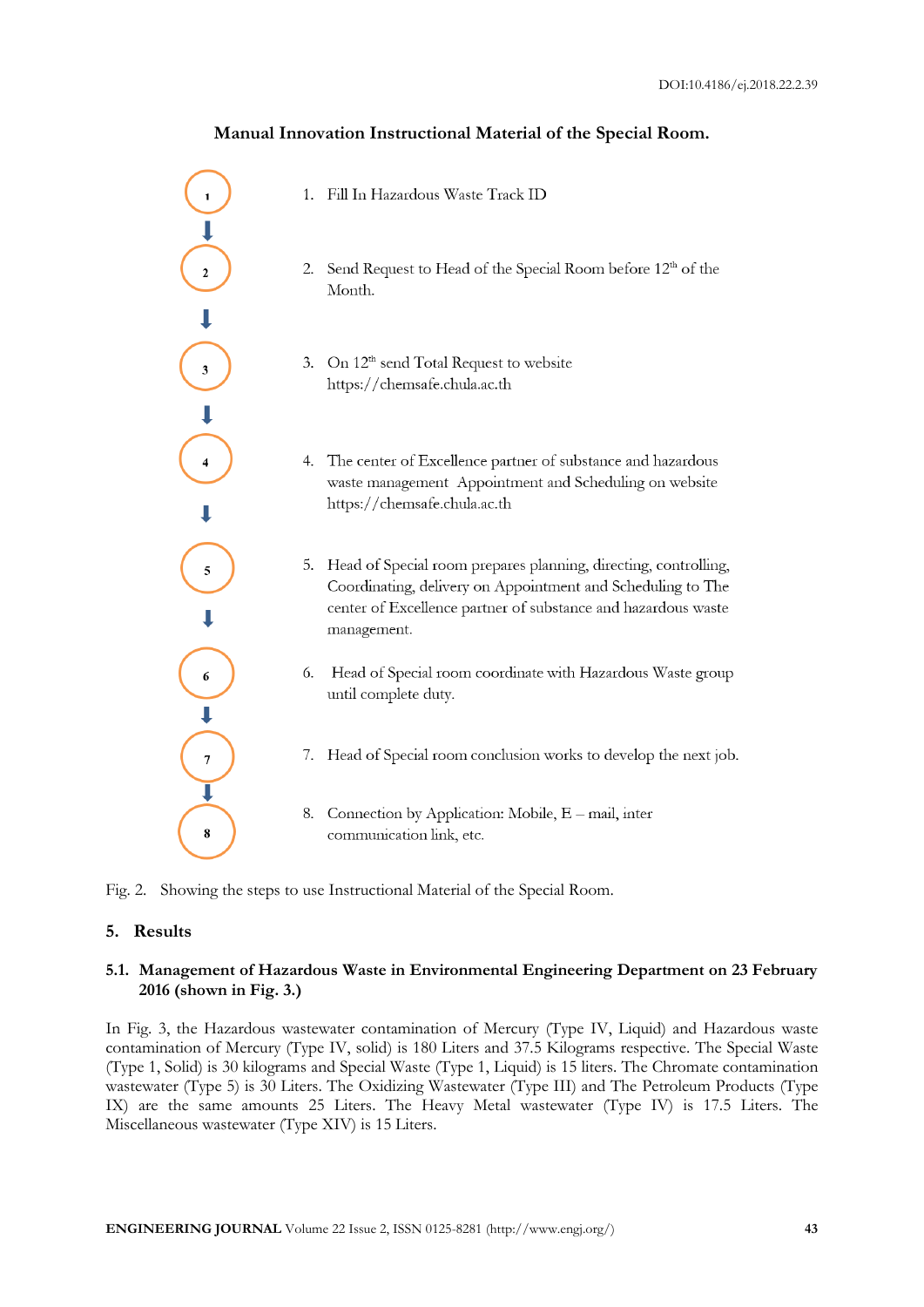

Fig. 3. Hazardous waste of Environmental Engineering Department on 23 February 2016.

#### **5.2. Management of Hazardous Waste in Environmental Engineering Department on 31 May 2016 (shown in Fig. 4)**

In Fig. 4, in May, the Hazardous Wastewater contamination of Chromates (Type V) are 25 Liters. The Hazardous wastewater contamination of Heavy Metal (Type VI) and The Petroleum Wastewater Products (Type IX) is the same amounts of 17.5 Liters. The Oxidizing Wastewater (Type III), The Heavy Metal Wastewater (Type IV), The Acids Wastewater (Type VII) and The Miscellaneous wastewater (Type XIV) are the same volumes of 12.5 Liters.



Fig. 4. Hazardous waste of Environmental Engineering Department at 31 May 2016.

#### **5.3. Quantity of Hazardous Waste in Year 2016 (shown in Fig. 5)**

In the year 2016, in February, The Hazardous wastewater contamination of Mercury (Type IV, Liquid) is the highest 180 liters. The Special Waste (Type 1, Liquid) and The Miscellaneous wastewater (Type XIV) are the least volumes of 15 liters. For the May, the Hazardous Wastewater Contamination of Chromates (Type V) is the highest 25 liters. The Miscellaneous Wastewater (Type XIV) is the least volumes 12.5 Liters.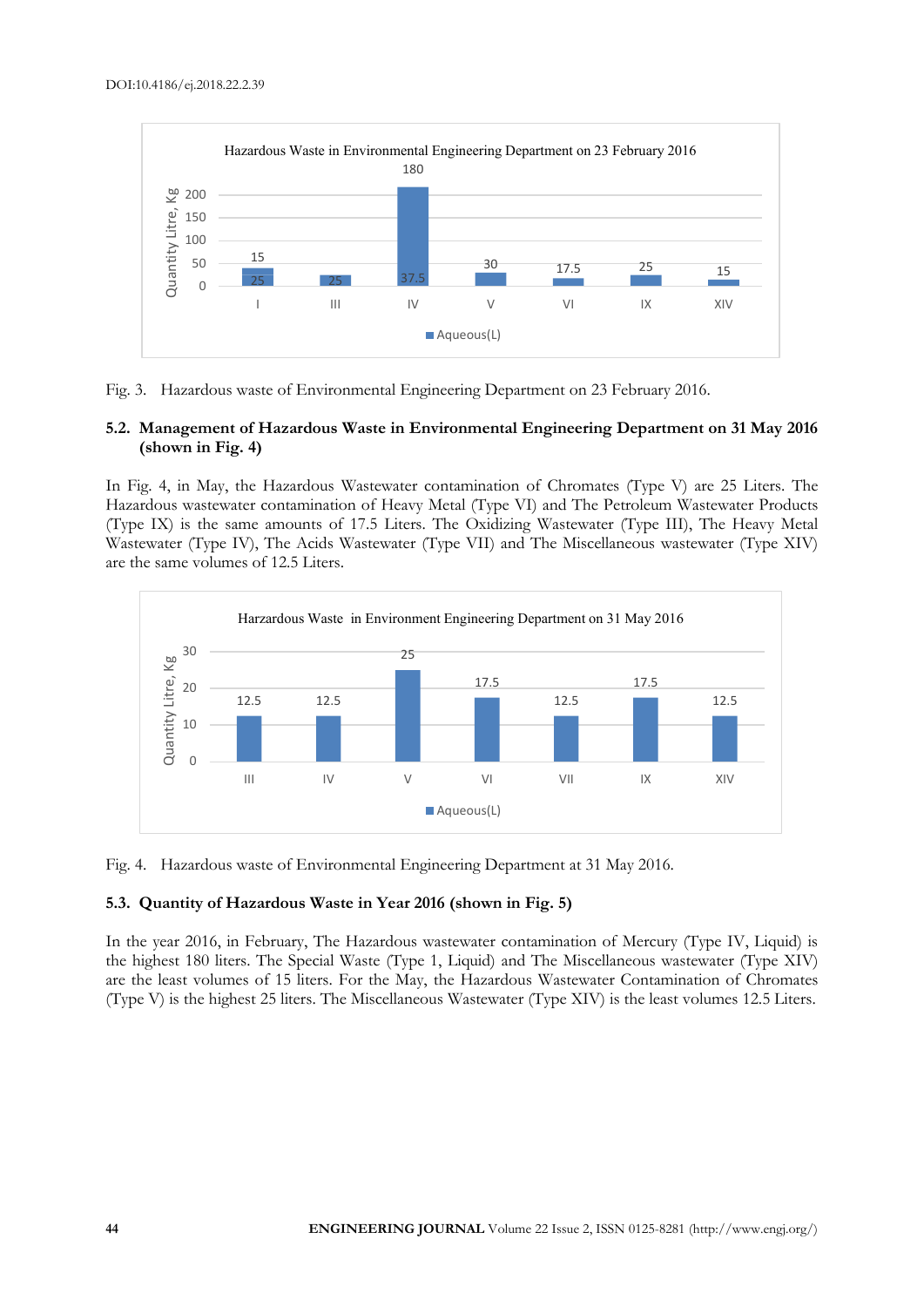

Fig. 5. Hazardous waste of Environmental Engineering Department in the year 2016.

Table 3. The expenditure of hazardous waste contamination of Environmental Engineering Department in the year 2016.

| Expenditure(Baht)      |          | Total Values (Baht) |
|------------------------|----------|---------------------|
| February               | May      |                     |
| 4,687.50               | 1,375    | 6,062.50            |
| 152.21                 | 152.21   | 304.42              |
| 4,535.29               | 1,222.79 | 5,758.08            |
| Save Money = $94.98\%$ |          |                     |

In the year 2016, there are 219 Hazardous Waste Disposal Laboratory [6]. The total costs of sending Hazardous Waste contaminates are 6,062.50 Baht. Management of the center of Excellence partner of substance and hazardous waste management can save money 5,758.08 Baht.

#### **6. Conclusion**

- 1. Environmental Engineering Department is to develop landscape garden around the special room.
- 2. Environmental Engineering Laboratory cloud reduced Chemical and Hazardous waste contamination.
- 3. Manage hazardous waste contaminate of the laboratory in Environmental Engineering the Department involves disposal of hazardous waste as required by the policy of Chulalongkorn University.
- 4. Management of the center of Excellence partner of substance and hazardous waste management can Environmental Engineering Department save money 5,758.08 Baht or 94.98 %.

#### **References**

- [1] J. Tancharoen, "Report survey of hazardous waste disposal of Environmental Engineering Department," Department of Environmental Engineering, Faculty of Engineering, Chulalongkorn University, Thailand, 2007.
- [2] J. Tancharoen, "Hazardous waste management in the Department of Environment Engineering phase I," in *Engineering Seminar, 6<sup>th</sup>, time, 30<sup>th</sup>, Engineering transfer of Engineering Knowledge*, Department of Environmental Engineering, Faculty of Engineering, Chulalongkorn University, Thailand, 2008, pp. 332-336.
- [3] J. Tancharoen, "The study of hazardous waste in the Department of Environmental Engineering, Faculty of Engineering, Chulalongkorn University," Department of Environmental Engineering, Faculty of Engineering, Chulalongkorn University, Thailand, 2017.